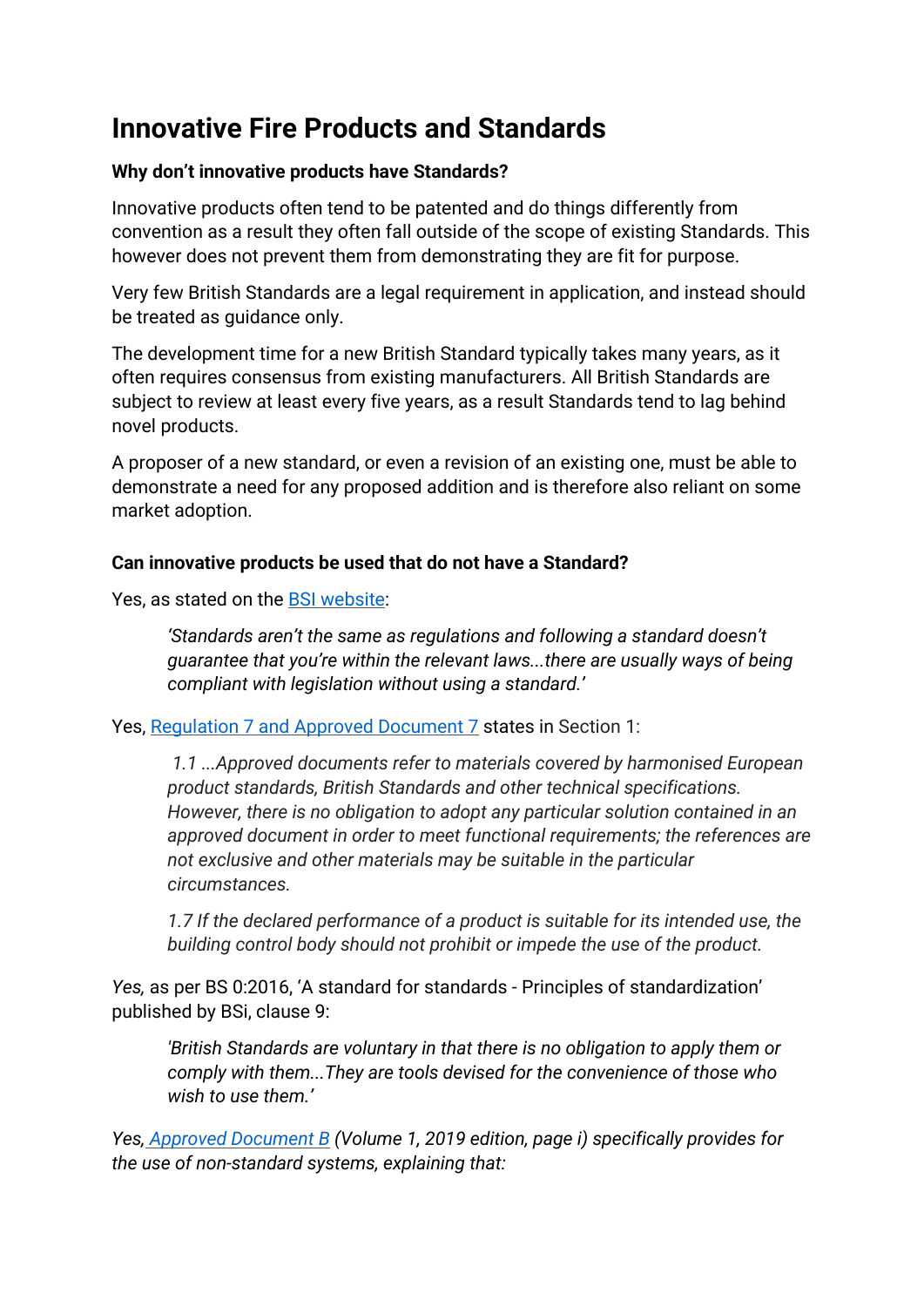*'because the approved documents cannot cater for all circumstances, variations and innovations.… Where the guidance in the approved document has not been followed… the person carrying out building works should demonstrate that the requirements of the regulations have been complied with by some other acceptable means or method.'*

See on the following page, 'Figure 1 - map of the current regulatory system'.

## **How can you assess if an Innovation is fit for purpose?**

Independent third-party performance testing to the applicable parts of the nearest standard (ideally from an accredited laboratory), experience (track record) and independent fire engineering assessments allow the person carrying out building works to demonstrate that the requirements of the regulations have been complied with and an innovative product is 'fit for purpose.'

Credible manufacturers will select clauses from the nearest applicable Standards and present third-party evidence that they meet the performance requirements and can provide an equivalent level of performance.

Example: Plumis Automist Due Diligence Website - <https://bit.ly/3x35TBO>

## **Why do we need more Innovation?**

Dame Judith Hackitt, recognises in her report that the over-reliance on standardised solutions is one of the building industry's key failings, resulting in 'an over-reliance on the system' that 'discourages[s] ownership and accountability for decisions'.

An expectation that all products fully meet a specific standard, limits competition from alternative safe and effective products (including both existing technologies and potential new products) that do not complete comply with those standards. This reduces consumer choice and results in innovative new products that could potentially improve fire safety being excluded from the market. To exclude a system that is outside of the scope of a standard, as opposed to a technical justification, results in a restriction of competition which further stifles innovation.

The exploration of new technology is an important part of the Regulatory Reform (Fire Safety) Order 2005, which states: 'Where the responsible person implements any preventive and protective measures, he must do so on the basis of the principles specified in Part 3 of Schedule 1.' Part 3 of Schedule 1 states under Article 10: PRINCIPLES OF PREVENTION, **adapting to technical progress**.

It is essential that fire protection standards, products and systems keep pace with new expectations of fire and structural safety in the built environment – especially to maintain the reduction of fire-related injuries and fatalities in the future.